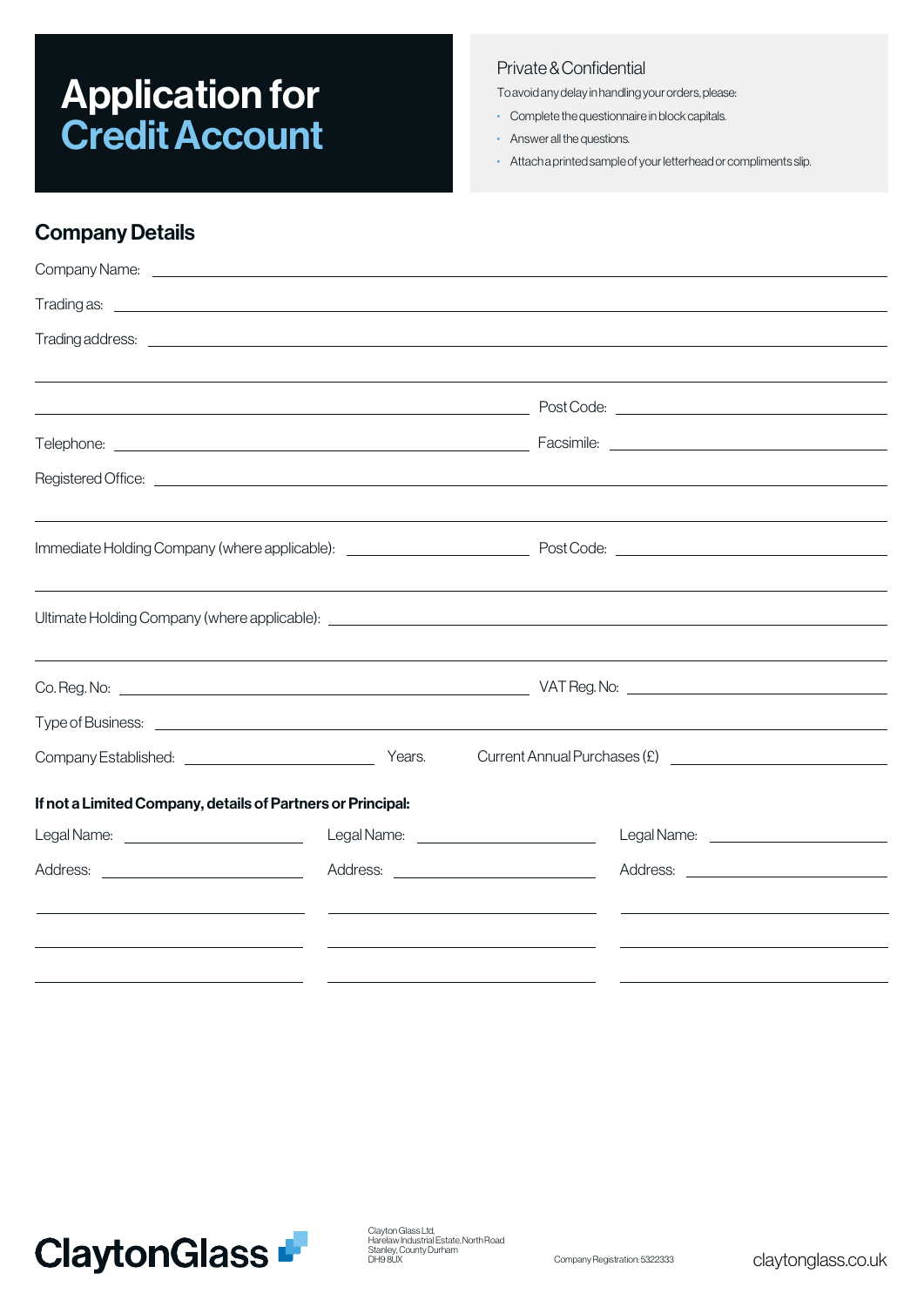#### Bank Details

| Name: <u>experimental and the contract of the contract of the contract of the contract of the contract of the contract of the contract of the contract of the contract of the contract of the contract of the contract of the co</u> |  |
|--------------------------------------------------------------------------------------------------------------------------------------------------------------------------------------------------------------------------------------|--|
| Address: <u>the contract of the contract of the contract of the contract of the contract of the contract of the contract of the contract of the contract of the contract of the contract of the contract of the contract of the </u> |  |
|                                                                                                                                                                                                                                      |  |
|                                                                                                                                                                                                                                      |  |
| NB: under current banking guidelines, a signed authority is required for a reference to be given                                                                                                                                     |  |
| <b>Trading References</b>                                                                                                                                                                                                            |  |
|                                                                                                                                                                                                                                      |  |
|                                                                                                                                                                                                                                      |  |
|                                                                                                                                                                                                                                      |  |
|                                                                                                                                                                                                                                      |  |
| and the control of the control of the control of the control of the control of the control of the control of the                                                                                                                     |  |
|                                                                                                                                                                                                                                      |  |
| <b>Credit Limit</b>                                                                                                                                                                                                                  |  |
|                                                                                                                                                                                                                                      |  |
| Amount of Credit Requested (£): ________________________ per month.                                                                                                                                                                  |  |
| <b>Declaration</b>                                                                                                                                                                                                                   |  |
| I confirm that I have received the company's general conditions of sale, and hereby agree to abide by the<br>terms and conditions of sale, and hereby agree to abide by the terms and conditions contained therein.                  |  |
|                                                                                                                                                                                                                                      |  |
|                                                                                                                                                                                                                                      |  |

\_\_\_\_\_\_\_\_\_\_\_\_\_\_\_\_\_ Position: VATReg.No:

## For Office Use Only:

| Bank Reference:             | Sent: <u>Context Communication</u>                                                                                                                                                                                                   | Received: <b>Example 2018</b>                                                                                                                                                                                                        |
|-----------------------------|--------------------------------------------------------------------------------------------------------------------------------------------------------------------------------------------------------------------------------------|--------------------------------------------------------------------------------------------------------------------------------------------------------------------------------------------------------------------------------------|
| Trade Ref 1:                | Sent: <u>contract and contract and contract and contract and contract and contract and contract and contract and contract and contract and contract and contract and contract and contract and contract and contract and contrac</u> |                                                                                                                                                                                                                                      |
| Trade Ref 2:                |                                                                                                                                                                                                                                      | Received: <u>contract and contract and contract and contract and contract and contract and contract of the set of the set of the set of the set of the set of the set of the set of the set of the set of the set of the set of </u> |
| Status Report:              | Sent: <u>contract and contract and contract and contract and contract and contract and contract and contract and contract and contract and contract and contract and contract and contract and contract and contract and contrac</u> | Received: National Contract of the Contract of the Contract of the Contract of the Contract of the Contract of                                                                                                                       |
| <b>Statutory Discounts:</b> | Sent: <u>contract and contract and contract and contract and contract and contract and contract and contract and contract and contract and contract and contract and contract and contract and contract and contract and contrac</u> |                                                                                                                                                                                                                                      |
| Discount Level:             |                                                                                                                                                                                                                                      |                                                                                                                                                                                                                                      |
|                             |                                                                                                                                                                                                                                      | <u>Ancillaries: Ancillaries: Ancillaries: Ancillaries: Ancillaries: Ancillaries: Ancillaries: Ancillaries: Ancillaries: Ancillaries: Ancillaries: Ancillaries: Ancillaries: Ancillaries: Ancillaries: Ancillaries: Ancillaries: </u> |
|                             |                                                                                                                                                                                                                                      |                                                                                                                                                                                                                                      |
|                             | Credit Limit Proposed (£): example and the contract of the contract of the contract of the contract of the contract of the contract of the contract of the contract of the contract of the contract of the contract of the con       |                                                                                                                                                                                                                                      |
|                             | Signed: <u>contract and contract and contract and contract and contract and contract and contract and contract and contract and contract and contract and contract and contract and contract and contract and contract and contr</u> | Credit Manager. Date: National According Credit Manager.                                                                                                                                                                             |
|                             |                                                                                                                                                                                                                                      | Director. Date: the contract of the contract of the contract of the contract of the contract of the contract of the contract of the contract of the contract of the contract of the contract of the contract of the contract o       |
|                             |                                                                                                                                                                                                                                      | Name: <u>example and the second of the second Nourist Account Nourist and Account Nourist and Account Nourist and Account Nourist and Account Nourist and Account Nourist and Account Nourist and Account Nourist and Account No</u> |
|                             |                                                                                                                                                                                                                                      |                                                                                                                                                                                                                                      |